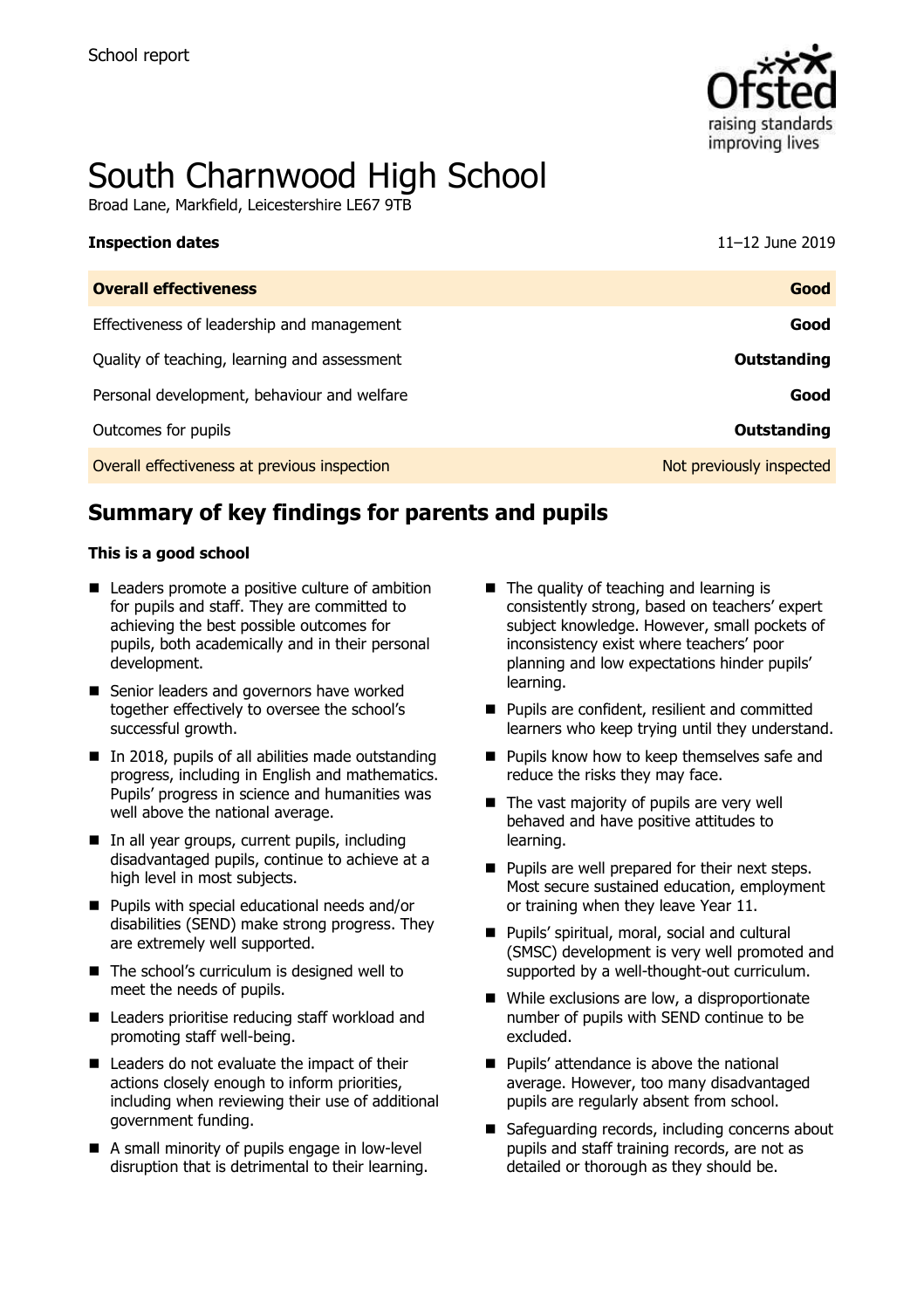

# **Full report**

### **What does the school need to do to improve further?**

- Improve the effectiveness of leadership and management by ensuring that:
	- leaders evaluate the impact of their actions precisely and devise sharply focused plans for further improvement, including their use of additional funding for disadvantaged pupils and Year 7 pupils supported by the literacy and numeracy catch-up premium
	- any inconsistencies in the quality of teaching and learning within and between different subject areas are eliminated
	- leaders and governors rigorously and regularly review records of safeguarding, including concerns about pupils and records of staff training, to make sure that they are precise, accurate, detailed and complete.
- **IMPROVE PUPILS' personal development, behaviour and welfare by:** 
	- reducing the proportion of disadvantaged pupils who are regularly absent from school
	- reducing the proportion of pupils with SEND who are temporarily excluded from school
	- eliminating the small number of instances when pupils, particularly boys, engage in low-level disruption in lessons rather than focusing on their learning.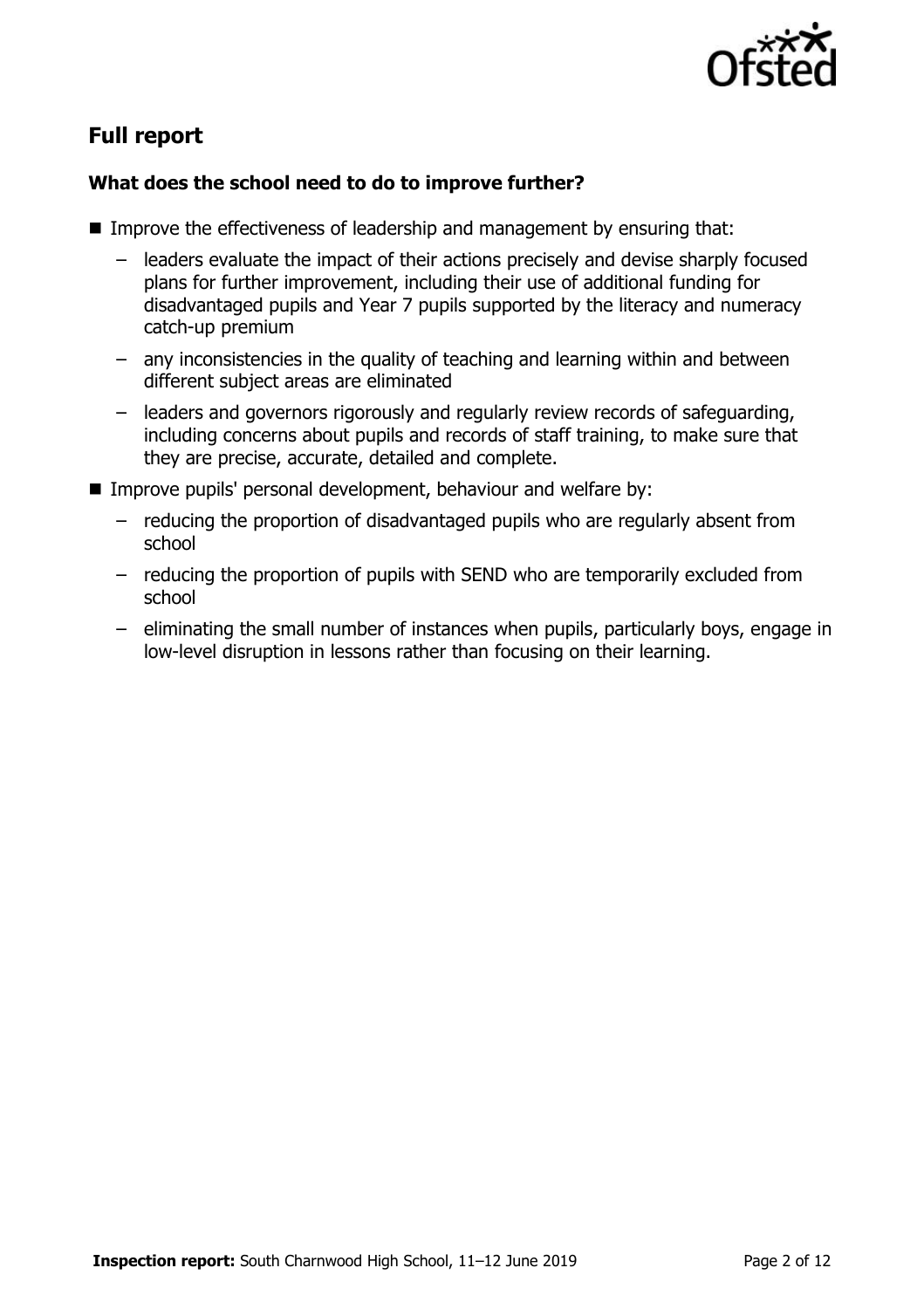

# **Inspection judgements**

### **Effectiveness of leadership and management Good**

- Leaders have established a culture that promotes high expectations and aspirations for all. Senior leaders have a strong sense of moral purpose and a clear commitment to doing the best for the school, its pupils and staff. Staff feel motivated and respected; their morale is high. Pupils are proud to be members of the school community. In the words of one parent, 'This is a school where children thrive.'
- Leaders have led the school successfully through a period of significant change, with the addition of a new key stage and a growing pupil roll. Teachers receive high-quality training to deliver new qualifications, while those new to the profession receive very effective support. Staff value this guidance and their hard work has been rewarded through sustained improvements in pupils' outcomes over time.
- Leaders' systems for assessing and tracking pupils' progress are well developed. Teachers are skilled at assessing pupils' work accurately against grade criteria. Leaders set pupils challenging targets, which many pupils go on to attain. Most parents and carers who responded to Ofsted's online survey, Parent View, were very positive about the information they received about their children's progress and achievements.
- While the overall quality of teaching is very high, leaders are not complacent. They have a clear understanding of where the strongest teaching practice exists, and teachers regularly share good practice with others. However, many of the recently implemented strategies to further improve the quality and consistency of teaching are in their early stages and leaders have yet to evaluate their impact.
- Leaders monitor pupils with SEND closely and involve them in decisions about aspects of their provision. This ensures that these pupils' needs are well met. Additional funding for these pupils has helped to improve their attendance.
- Leaders have successfully created a positive and inclusive staff culture. They prioritise the importance of promoting staff well-being and their commitment to reducing staff workload is welcomed by most staff.
- Leaders ensure that pupils' SMSC learning is well considered. Pupils are afforded opportunities to enrich their spiritual development and they have a clear understanding of the importance of morals and rules. They are highly cooperative, showing mutual respect and empathy for others.
- British values are promoted effectively, for example through activities to recognise Remembrance Day. Leaders' plans clearly emphasise the importance of teaching pupils about the dangers of radicalisation and extremism, although, when speaking to inspectors, not all pupils could discuss the potential risks they may face in relation to these issues.
- Leaders can accurately identify the school's strengths and weaknesses. However, their evaluations are not always supported by convincing evidence. Similarly, leaders' plans for improvement often lack a clear strategic view, based on the ample evidence available, and precise success criteria against which their actions can be measured.
- Leaders employ a range of strategies to support disadvantaged pupils and those Year 7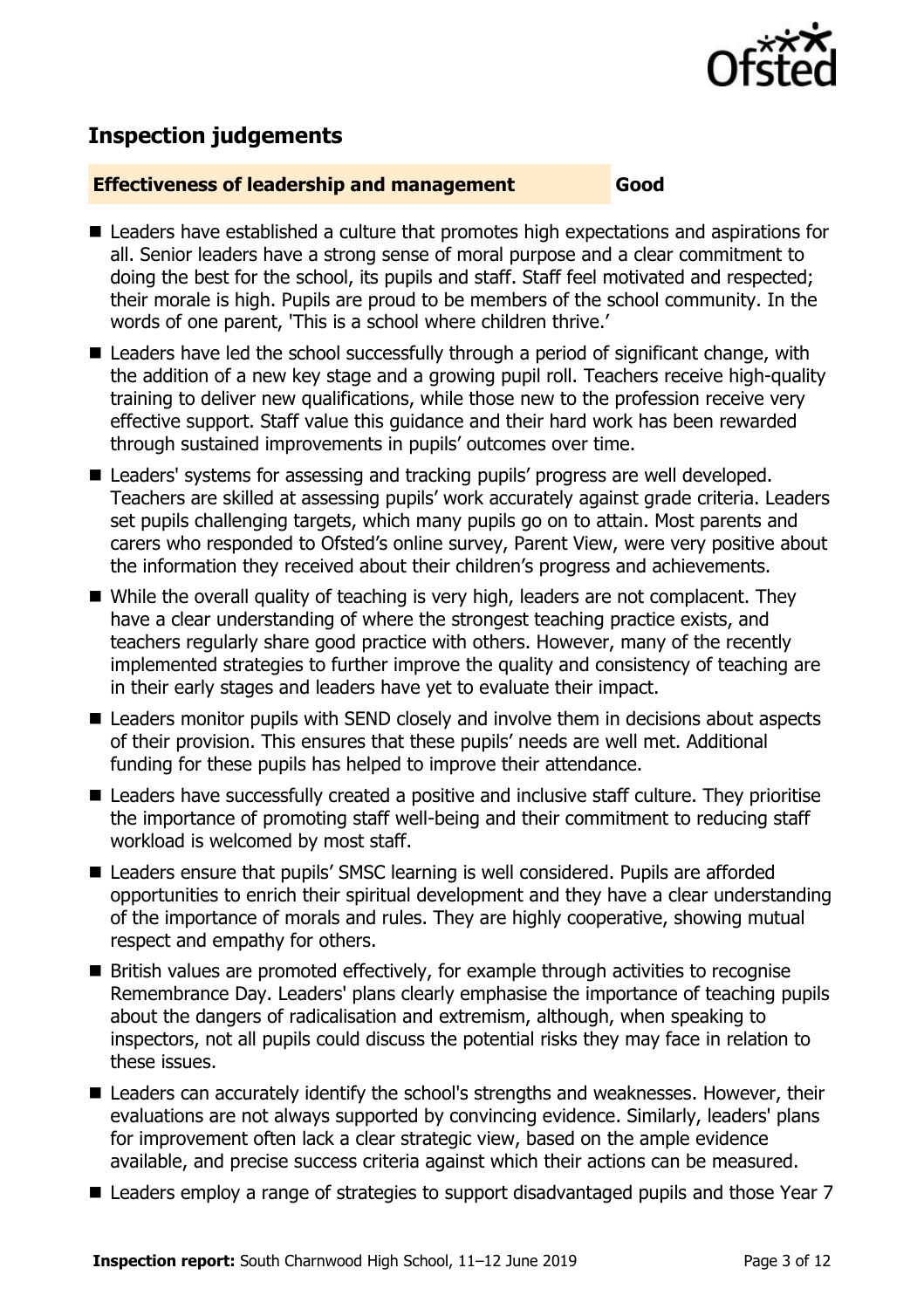

pupils supported by the literacy and numeracy catch-up premium. However, leaders do not routinely evaluate the impact of the strategies they are using. As a result, while these groups of pupils achieve very well, leaders are not able to identify which of their actions are most effective in maintaining future high standards.

- **Pupils receive focused careers education, advice and guidance and make informed** choices about their key stage 4 courses from a broad range of subjects.
- Leaders give careful consideration to the quality of the curriculum. Many subject leaders plan clear sequences of learning that build on pupils' prior knowledge and skills. However, in a small minority of subjects, there is a lack of coherent planning and low expectations of what pupils can achieve.
- Although leaders plan a range of different extra-curricular activities, they recognise that, due to the school's geographical location, a significant majority of pupils do not take part in school activities outside of lessons.

### **Governance of the school**

- Governors are wholly supportive of the school. They have worked very effectively with leaders to oversee the school's recent growth.
- Governors are informed, visiting the school regularly to review different aspects of leaders' work. They use their recent training and improved skills to hold leaders more readily to account for their actions.
- Governors are committed to ensuring that pupils at the school are able to flourish. They are reflective of their own practice. In 2016, they willingly sought a review to help them improve the effectiveness of their work.
- Governors are knowledgeable about the school's strengths and weaknesses. However, they do not play a significant role in overseeing leaders' plans to improve the school, despite it being a recommendation from the governance review.

### **Safeguarding**

- $\blacksquare$  The arrangements for safeguarding are effective.
- Leaders carry out and record thorough recruitment checks on adults who work or volunteer at the school. Those responsible for governance are also checked appropriately.
- **Pupils feel safe in school and know how to reduce the risks they may face outside of** school. They receive regular safeguarding guidance, for example about staying safe online, the threat of guns and knife crime, and the risks of sexual exploitation.
- Staff receive regular safeguarding training throughout the year, including with regard to the 'Prevent' duty and the criminal exploitation of young people in relation to selling drugs. They are vigilant about different types of abuse and understand their responsibilities to refer any worries about a pupil.
- Leaders take timely and appropriate action to keep pupils safe, including working closely with external agencies. However, they do not ensure that pupils' safeguarding records are consistently accurate, rigorous, well organised and complete. Similarly, their records of staff training are not comprehensive, particularly those for adults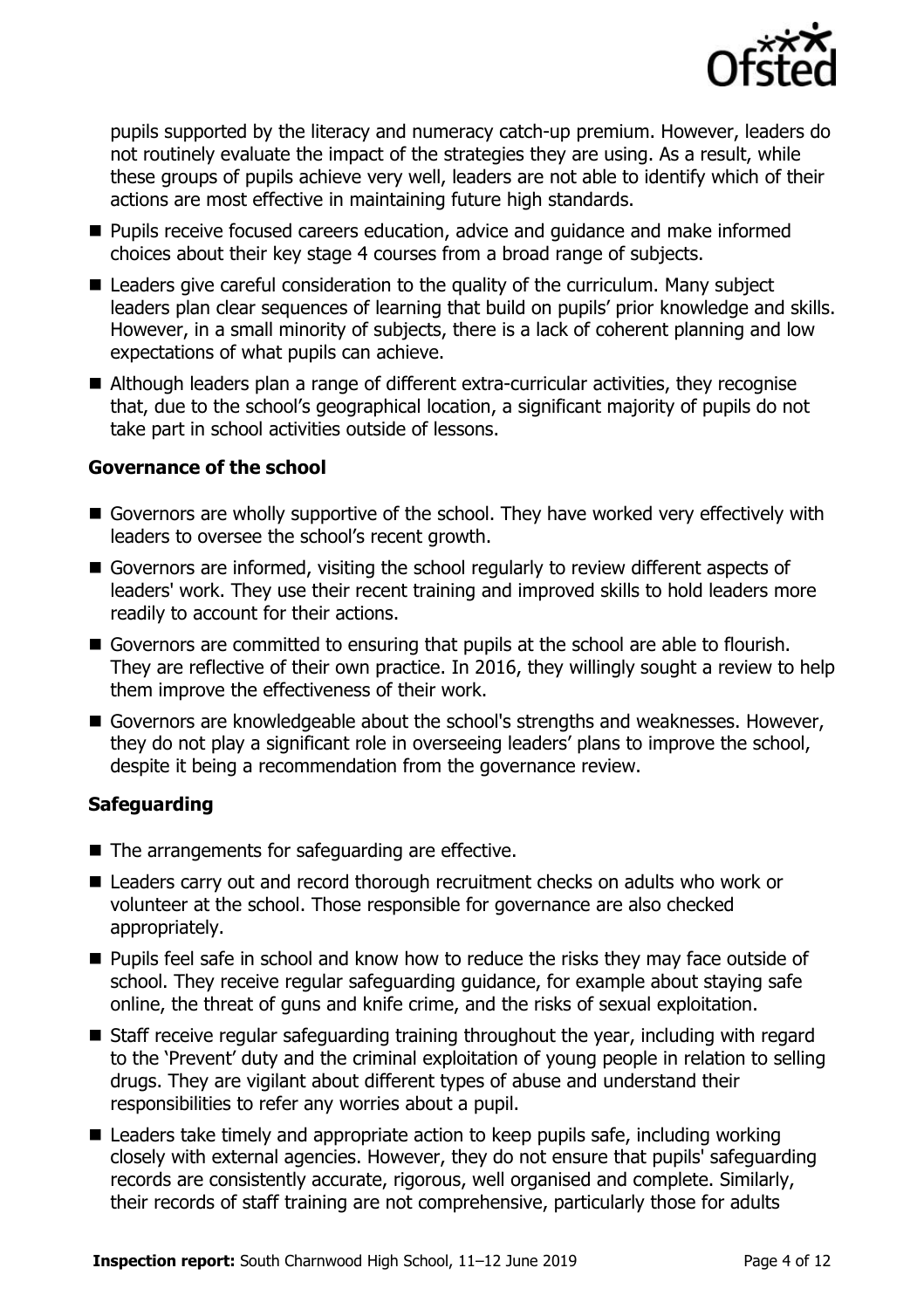

employed by external organisations.

Governors have not ensured that leaders fulfil the school's safeguarding responsibilities with regard to keeping detailed and organised records.

### **Quality of teaching, learning and assessment Outstanding**

- Teaching is consistently strong across nearly all subjects, and especially in English and mathematics. Pupils' admirable progress is testament to the effective learning that takes place throughout the school.
- Teachers' expectations of pupils' attitudes and their abilities to achieve are consistently high. Pupils work effectively with their peers to support each other's learning. Their aspirations, enthusiasm and commitment help them to progress extremely well.
- Teachers are subject experts. They often use their strong subject knowledge and wellchosen resources to teach pupils demanding content. As a result, pupils are challenged frequently with interesting and relevant activities that deepen their learning.
- Teachers' use of subject-specific language is commonplace. Through skilful questioning, teachers provide pupils with frequent opportunities to recall their previous learning and apply their knowledge and skills to new situations. As a result, teachers elicit a more complex understanding of concepts from pupils.
- **Pupils are resilient learners. They are not afraid to admit misunderstandings and readily** seek clarity from an adult. Inspectors observed many instances of pupils persisting with an activity until they had been successful, particularly the most able pupils.
- Teachers provide pupils with feedback that is very effective in helping pupils to understand the progress they are making and how they can improve still further.
- Additional adults support pupils with SEND effectively in lessons, helping these pupils make stronger progress as a result. Many parents value the quality of the personalised support that their children with SEND receive.
- **Pupils receive a rich and varied diet of learning experiences, where stereotypes are** challenged, creativity is encouraged, and British values are promoted. This ensures that pupils retain a passion and interest in their studies.
- The application of pupils' literacy and numeracy skills across the curriculum is strong. For example, inspectors observed pupils using their extended writing skills effectively in history, while in chemistry, pupils applied their mathematical skills readily to investigate chemical isotopes.
- **Pupils are enthusiastic about reading and appreciate its importance. However, some** pupils are reluctant to read out loud in front of others.
- On occasion, some pupils, particularly boys, are distracted from their learning and are not challenged appropriately to do better by their teachers.
- In a limited number of subjects, leaders recognise that teaching is not as strong as in others. This is due to teachers' low expectations, to their poor planning of pupils' learning and to the limited opportunities for pupils to develop their skills and understanding sufficiently well. Leaders have rightly implemented action plans to bring about the necessary improvements.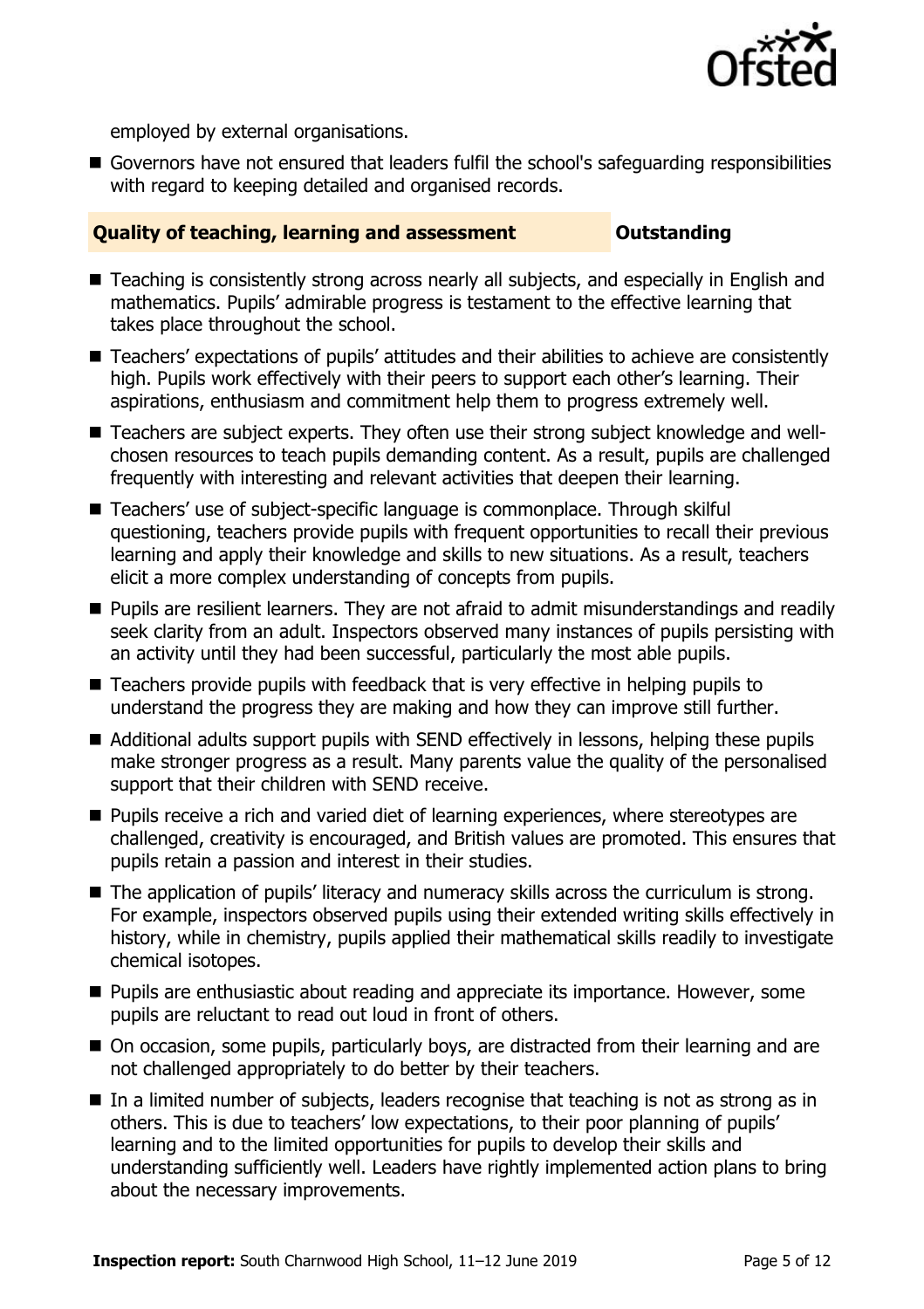

### **Personal development, behaviour and welfare Good**

### **Personal development and welfare**

- The school's work to promote pupils' personal development and welfare is good.
- $\blacksquare$  Pupils have positive attitudes and value the quality of the learning experience they receive. The majority of pupils are motivated, resilient and take pride in their work.
- As a result of a skilled pastoral team, the nurture and support of pupils by staff are strong. Most pupils are confident that there is someone they can talk to who will both listen and act swiftly in response to their concerns, including in relation to bullying.
- A well-planned personal development and citizenship (PDC) programme enables pupils to learn about age-relevant topics, such as healthy eating, staying safe online, careers, healthy relationships and different types of bullying, including homophobia.
- **Pupils appreciate the support available to meet their mental health needs, both as** practical guidance in the PDC programme, and individual advice from pastoral staff.
- **Pupils learn how to stay safe through the curriculum and the trusting relationships they** have with staff. Almost all parents say their children are safe, happy and well looked after at the school.
- **Pupils show respect to those from different faiths and cultures and treat others equally.** The butterflies displayed around school serve as an effective visual reminder of how each member of the school community is valued.
- A small number of pupils attend alternative provision. Leaders check these pupils' progress carefully. They work closely with the providers to ensure that these pupils are safe and that their welfare needs are met fully.
- **Pupils in Year 11 are well prepared for their next steps, receiving support with a range** of different choices. They have high aspirations to achieve well.

### **Behaviour**

- The behaviour of pupils is good.
- Pupils follow well-established routines willingly and conduct themselves very well around the school site. They arrive at lessons promptly and are ready to learn.
- **Pupils are respectful, well-mannered and courteous. Their relationships with their peers** and with adults are very positive. This is reflected in the number of pupils who inspectors heard thanking their teachers at the end of each lesson.
- Most pupils value their education. Few pupils are late to school and their attendance is high. However, the proportion of pupils who are regularly absent from school is increasing, most notably for disadvantaged pupils.
- Exclusion levels have reduced to below the national average and remain low. However, a disproportionate number of pupils with SEND continue to be excluded from school. Leaders' interventions to support these pupils are not yet effective enough.
- In most lessons, there is a calm and orderly atmosphere, where pupils' positive behaviour supports their learning. However, in a minority of lessons, a small number of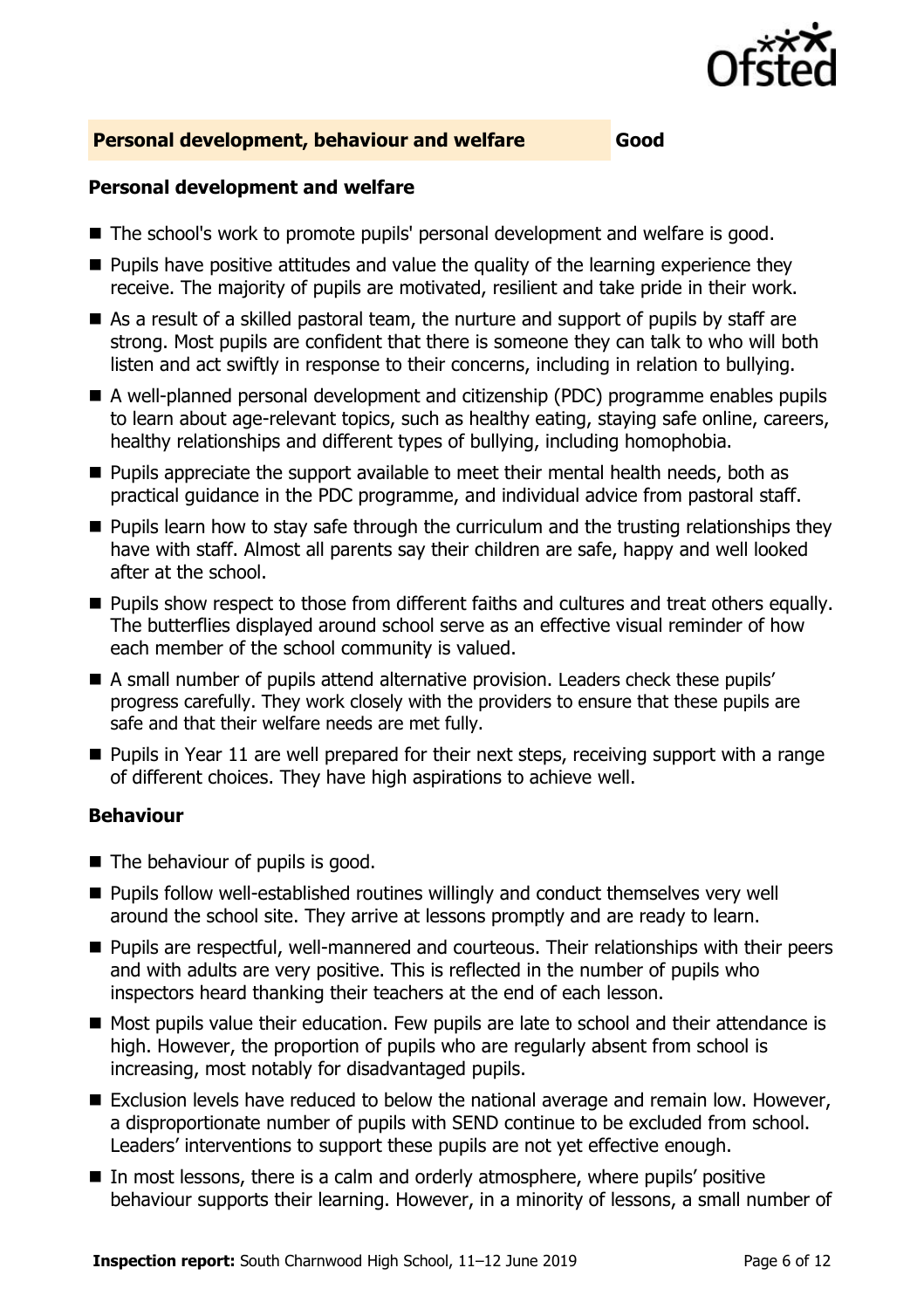

pupils allow their own learning to be affected by their low-level disruptive behaviour. Leaders are aware that more pupils are being withdrawn from lessons due to poor or disruptive behaviour.

### **Outcomes for pupils Outstanding**

- There has been a sustained improvement in pupils' outcomes over the previous three years, in almost all areas of the curriculum. In 2018, pupils of all abilities made outstanding progress, including in English and mathematics.
- In 2018, pupils' progress notably improved in a wide range of subjects. In both humanities and science, pupils' progress was well above the national average.
- Leaders are ambitious and set pupils challenging targets. Current pupils continue to achieve extremely well.
- Current Year 10 and Year 11 pupils, including those of different abilities, achieve very well. Evidence in these pupils' workbooks indicates that they are making strong progress over a wide range of subjects.
- **Pupils make excellent progress in English and mathematics. Teachers in these subjects** have high aspirations for all pupils and challenge them to achieve their potential.
- **Pupils with SEND make at least good progress from their different starting points and** some make strong progress over time. They benefit significantly from the high-quality additional support they receive with their learning.
- In 2018, disadvantaged pupils made excellent progress compared with other pupils nationally. There was almost no difference between the progress of disadvantaged pupils and that of their peers.
- While there are gaps between the progress of disadvantaged pupils currently in Year 10 and Year 11 and that of their peers, disadvantaged pupils are still achieving well in most subjects. These pupils know how to be successful learners.
- Leaders take effective action to support pupils who fall behind. For instance, many of the Year 11 pupils who took part in the school's 'HELP' (high effort, low progress) strategy are now making better progress and have caught up with their peers.
- A high proportion of pupils in Years 7, 8 and 9 are on track to achieve their challenging targets in a wide range of subjects.
- All pupils are well prepared for their next steps. The proportion of pupils who secure sustained education, employment or training at the end of Year 11 is above the national average.
- A minority of boys, particularly those of average ability, are not making the progress that they should in Year 10 and Year 11, particularly in English and modern foreign languages.
- The proportion of pupils choosing to study a modern foreign language at GCSE has fallen over time. As a result, in 2018, the proportion of pupils who entered and attained the English Baccalaureate group of qualifications was well below the national average.
- **Pupils' progress in modern foreign languages, while improving, remains weak,** particularly for boys and disadvantaged pupils. No pupil with SEND has chosen to study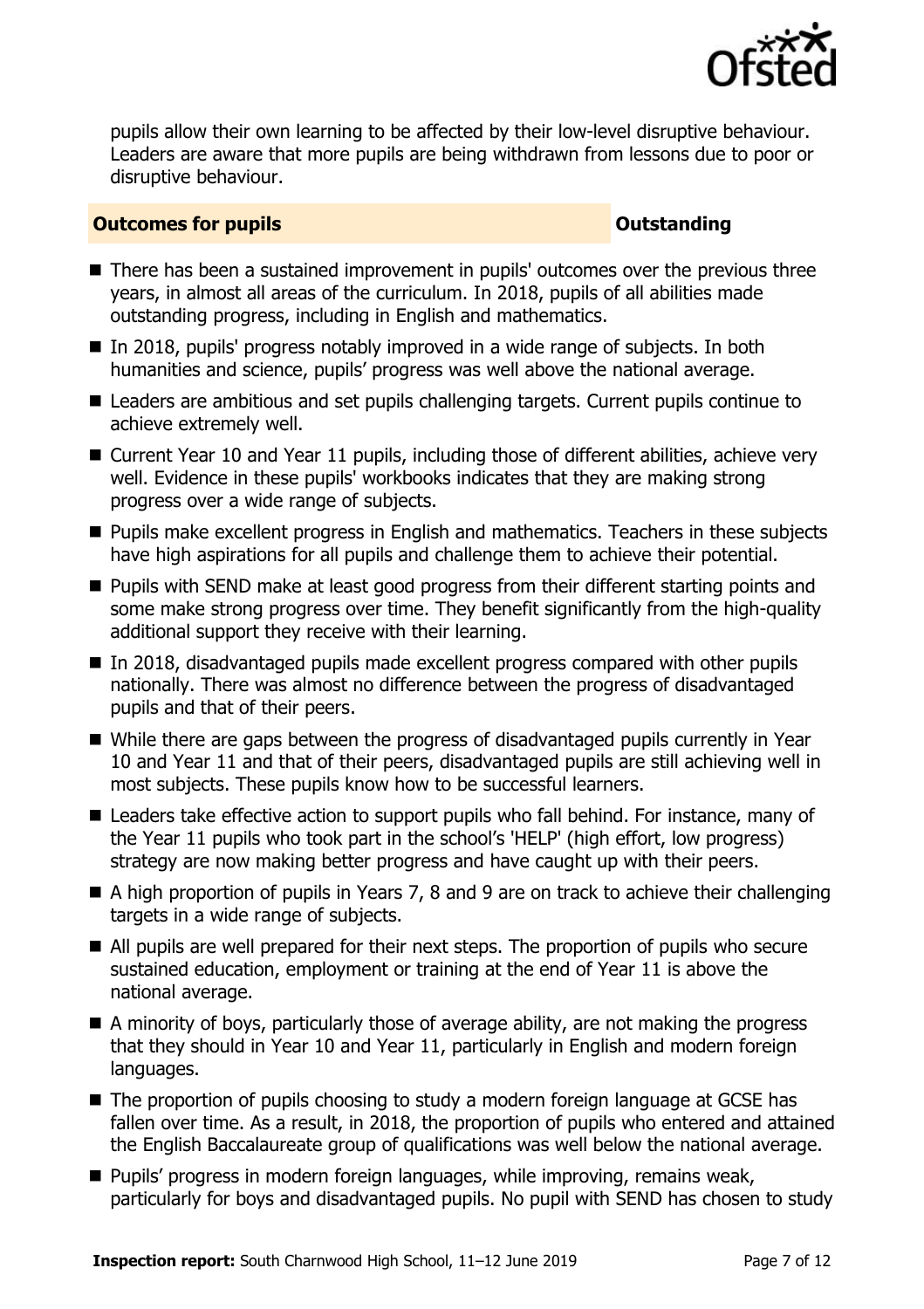

a GCSE in a modern foreign language since key stage 4 courses began at the school. Leaders are taking appropriate action to bring about improvements in this area of the curriculum.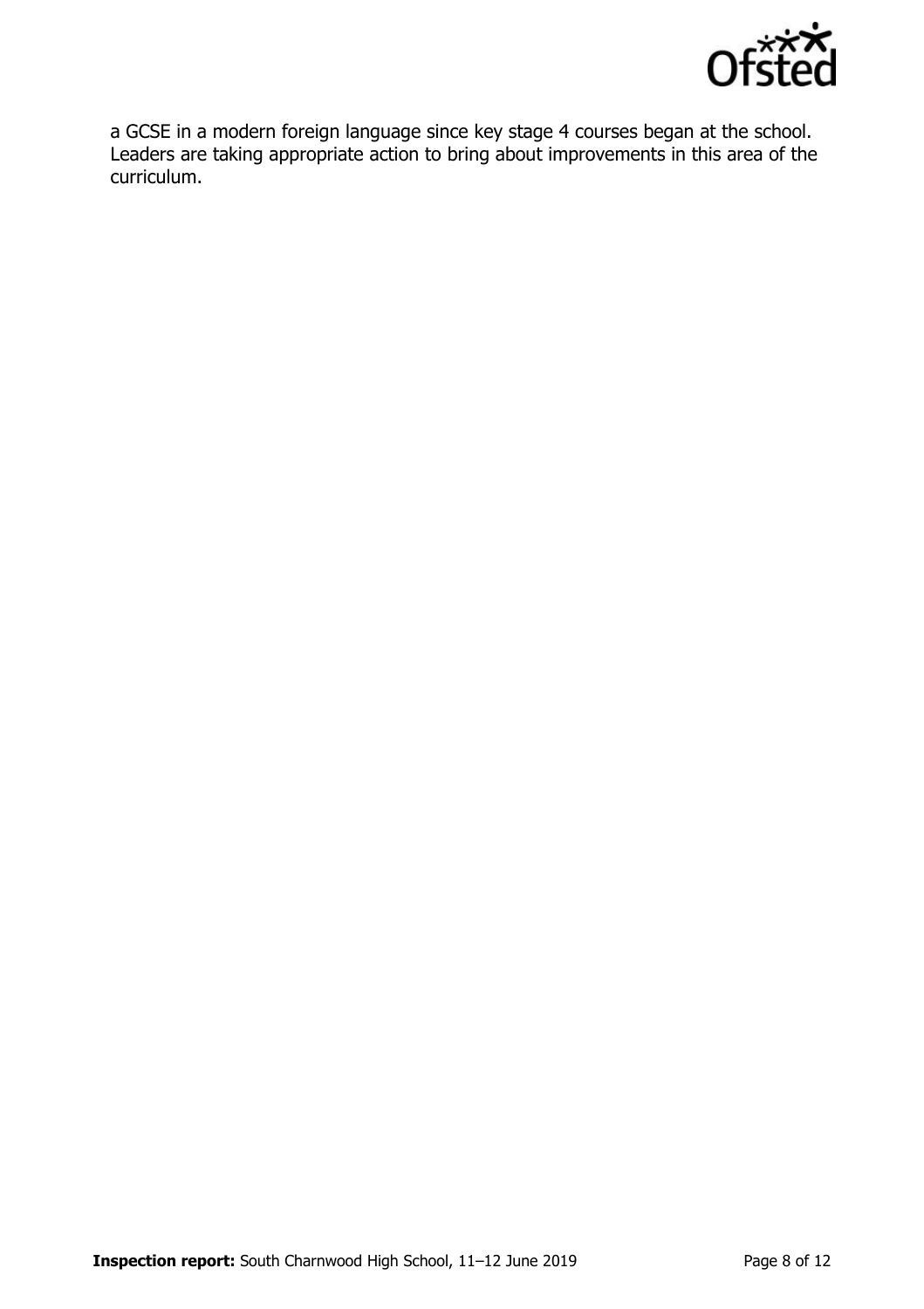

# **School details**

| Unique reference number | 139442         |
|-------------------------|----------------|
| Local authority         | Leicestershire |
| Inspection number       | 10041551       |

This inspection was carried out under section 8 of the Education Act 2005. The inspection was also deemed a section 5 inspection under the same Act.

| Type of school                      | Secondary comprehensive         |
|-------------------------------------|---------------------------------|
| School category                     | Academy converter               |
| Age range of pupils                 | 11 to 16                        |
| <b>Gender of pupils</b>             | Mixed                           |
| Number of pupils on the school roll | 843                             |
| Appropriate authority               | The governing body              |
| Chair                               | Rachael Underwood               |
| <b>Headteacher</b>                  | <b>Andrew Morris</b>            |
| Telephone number                    | 01530 242351                    |
| Website                             | www.southcharnwood.leics.sch.uk |
| <b>Email address</b>                | office@southcharnwood.org       |
| Date of previous inspection         | Not previously inspected        |

### **Information about this school**

- South Charnwood High School is slightly smaller than the average-sized secondary school.
- The school became an academy in April 2013.
- $\blacksquare$  In September 2014, the school accepted Year 10 pupils for the first time, while it no longer admitted Year 6 pupils.
- Due to the growing number of pupils on the school's roll, a new position was created for an assistant headteacher in August 2015. A new deputy headteacher joined the school in September 2017.
- The school had its first set of GCSE examination results for Year 11 pupils in August 2016.
- The proportion of disadvantaged pupils is well below the national average.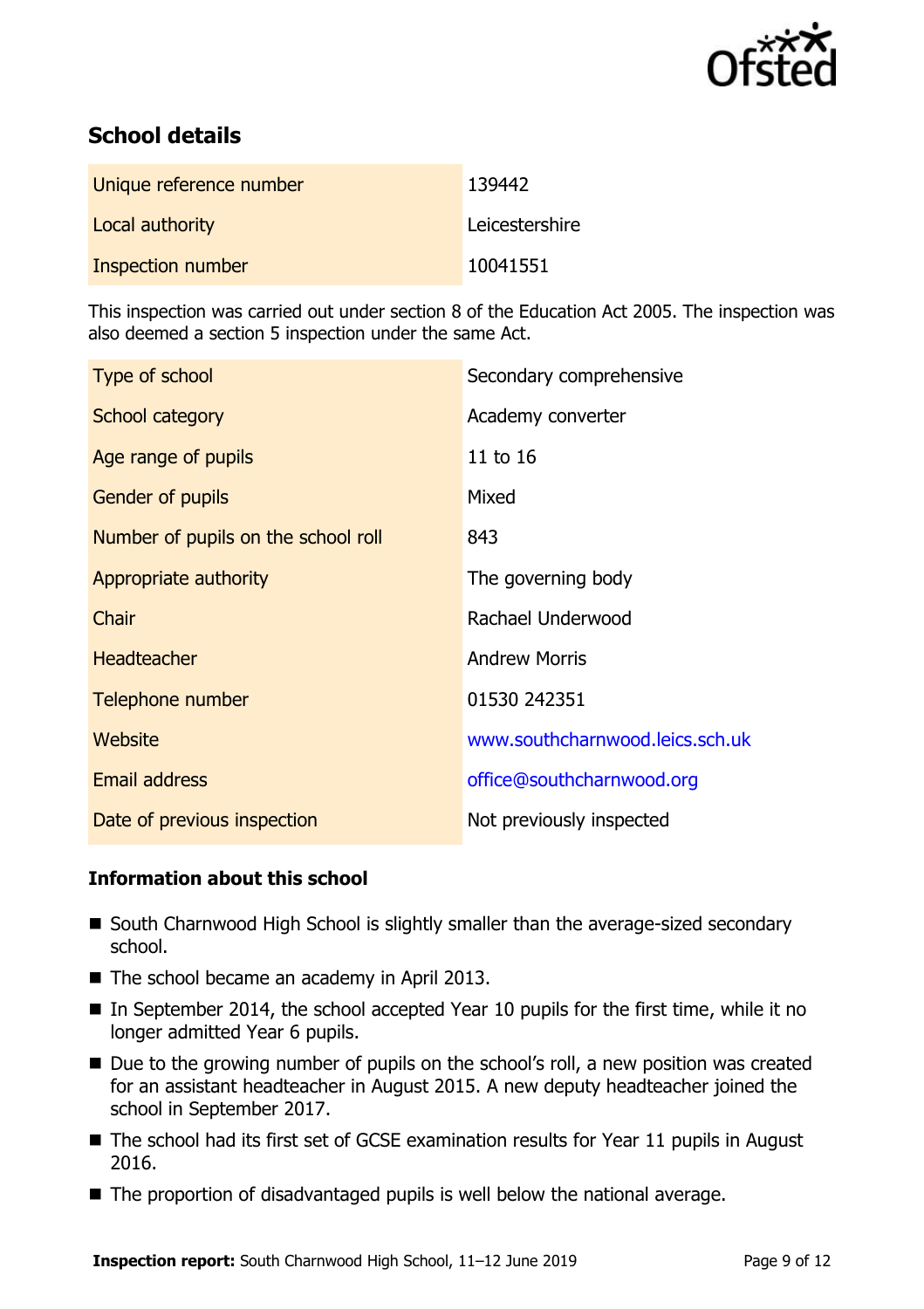

- The proportion of pupils with SEND, including those with an education, health and care plan, is well below average.
- The majority of pupils are of White British heritage.
- The school uses the following alternative providers for a small number of pupils: Si-Sports; Leicester Academy of Music, Technology and Arts; and Enstruct Ltd.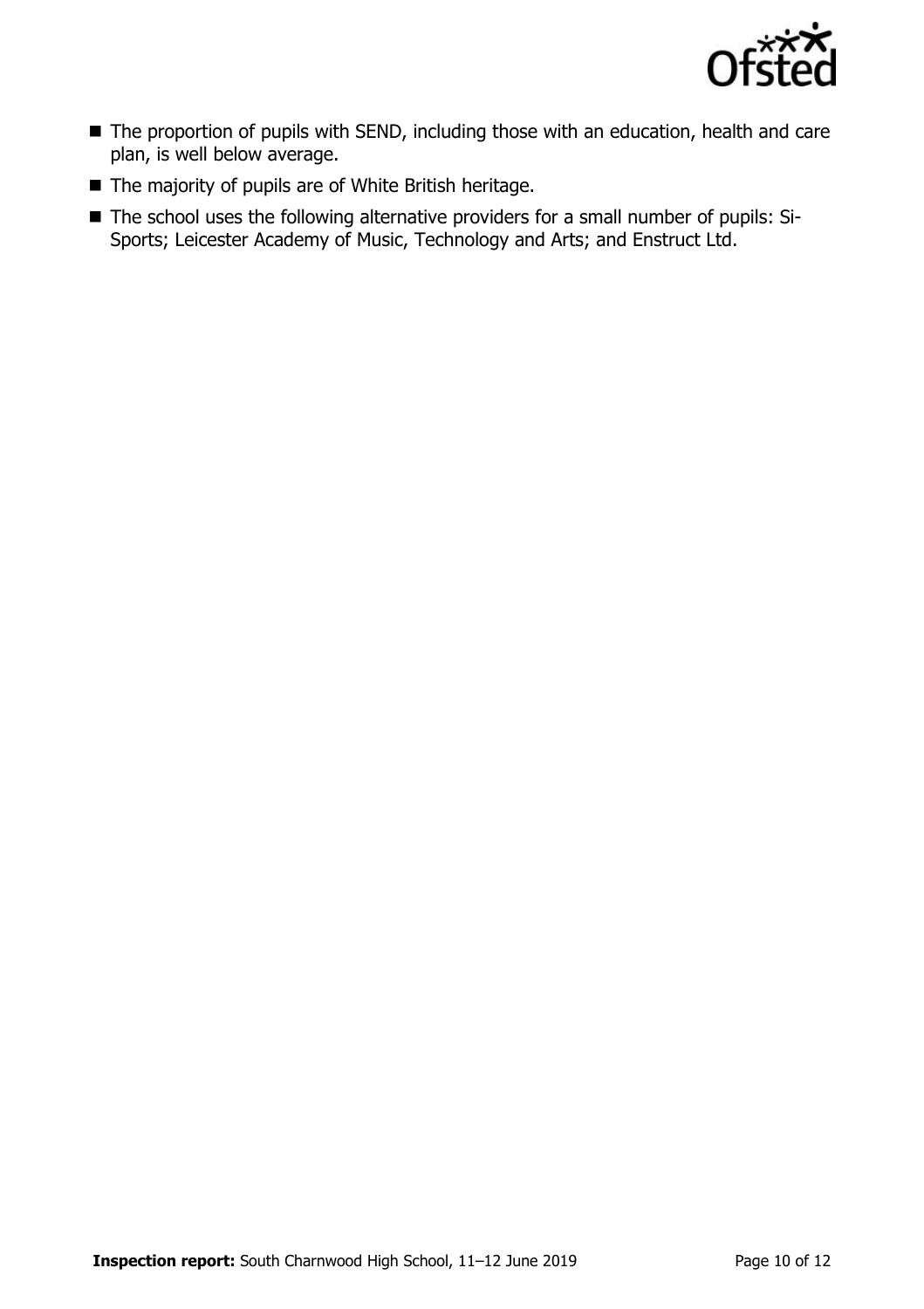

# **Information about this inspection**

- Inspectors observed learning in 40 lessons across a wide range of subjects in both key stage 3 and key stage 4. Some lessons were jointly observed with senior leaders. Inspectors also observed tutor time and an assembly.
- Inspectors and senior leaders looked at samples of pupils' work covering a range of subjects, abilities and year groups, including the work of pupils with SEND. Inspectors also looked at pupils' work in lessons.
- The lead inspector held a range of meetings, including with the headteacher, leaders responsible for safeguarding, the deputy headteacher who has oversight of pupils' outcomes, and four members of the governing body, including the chair and vice-chair.
- Inspectors held further meetings with the leaders responsible for behaviour and attendance, teaching and learning, the curriculum and careers. Inspectors also met with the coordinator of provision for pupils with SEND, the leader responsible for coordinating SMSC education, the leader of careers, subject and pastoral leaders, and a group of staff.
- Inspectors observed pupils' behaviour during lessons, before school and during breaktimes and lunchtimes.
- **Inspectors spoke formally with pupils from key stage 3 and key stage 4, and a group of** pupils with SEND. Inspectors also spoke with other pupils informally.
- An inspector heard a small number of Year 7 pupils read.
- **Inspectors scrutinised a wide range of documents relating to the school's provision,** including: self-evaluation and improvement planning; minutes of meetings of the governing body; plans related to additional government funding; behaviour, attendance and exclusion records; information about the attainment and progress of all pupils; safeguarding; and information on the school's website. The lead inspector also checked the school's single central register and the school's system for recruiting staff.
- Inspectors evaluated the 118 responses to Parent View, including 75 free-text responses.
- Inspectors analysed the 47 responses to Ofsted's online questionnaire for staff.
- Inspectors considered the 198 responses to Ofsted's online questionnaire for pupils.

### **Inspection team**

| Rachel Tordoff, lead inspector | Her Majesty's Inspector |
|--------------------------------|-------------------------|
| <b>Ellenor Beighton</b>        | Ofsted Inspector        |
| <b>Bernadette Green</b>        | Ofsted Inspector        |
| Deirdre Duignan                | Her Majesty's Inspector |